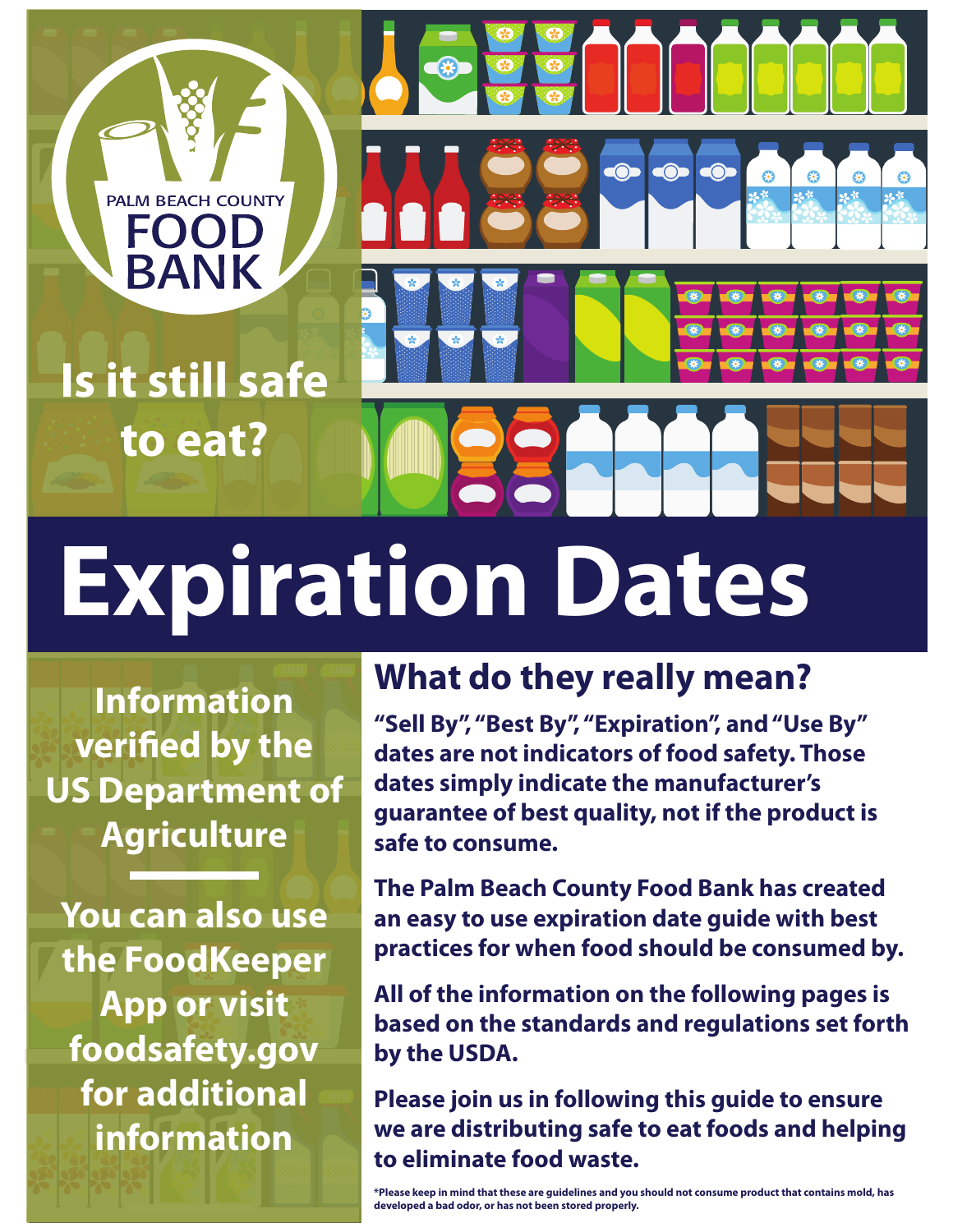# **Expiration Date Guidelines**

#### **Printed Date**

**Baby Food • Shelf-Stable Milk** 

## **1-2 Weeks Past**

**Fresh Bread • Yogurt • Tortillas • Pita • Pastries** Refrigerated Deli Meats

## **1-2 Months Past 1-2 Months Past**

Refrigerated Cheese • Frozen Deli Meats Refrigerated Eggs in Shell

## **6 Months Past**

**Mayonnaise • Chocolate • Candy • Frozen Pastries • Chocolate • Candy • Frozen Pastries •** omitaise • Chocolate • Candy • Frozen Fast<br>Frozen Bread • Drinks (Except Milk & Water)

#### **9 Months Past**

**Frozen Meat • Frozen Poultry** 

### **1 Year Past**

**Dry Goods • Pasta • Brown Rice • Cereals** Sauces Condiments Baking Ingredients **. .**

## **2 Years Past**

**CALS FOST**<br>Canned Goods • Peanut Butter • Spices **DOGS • Peanut Buttellie**<br>White Rice • Water